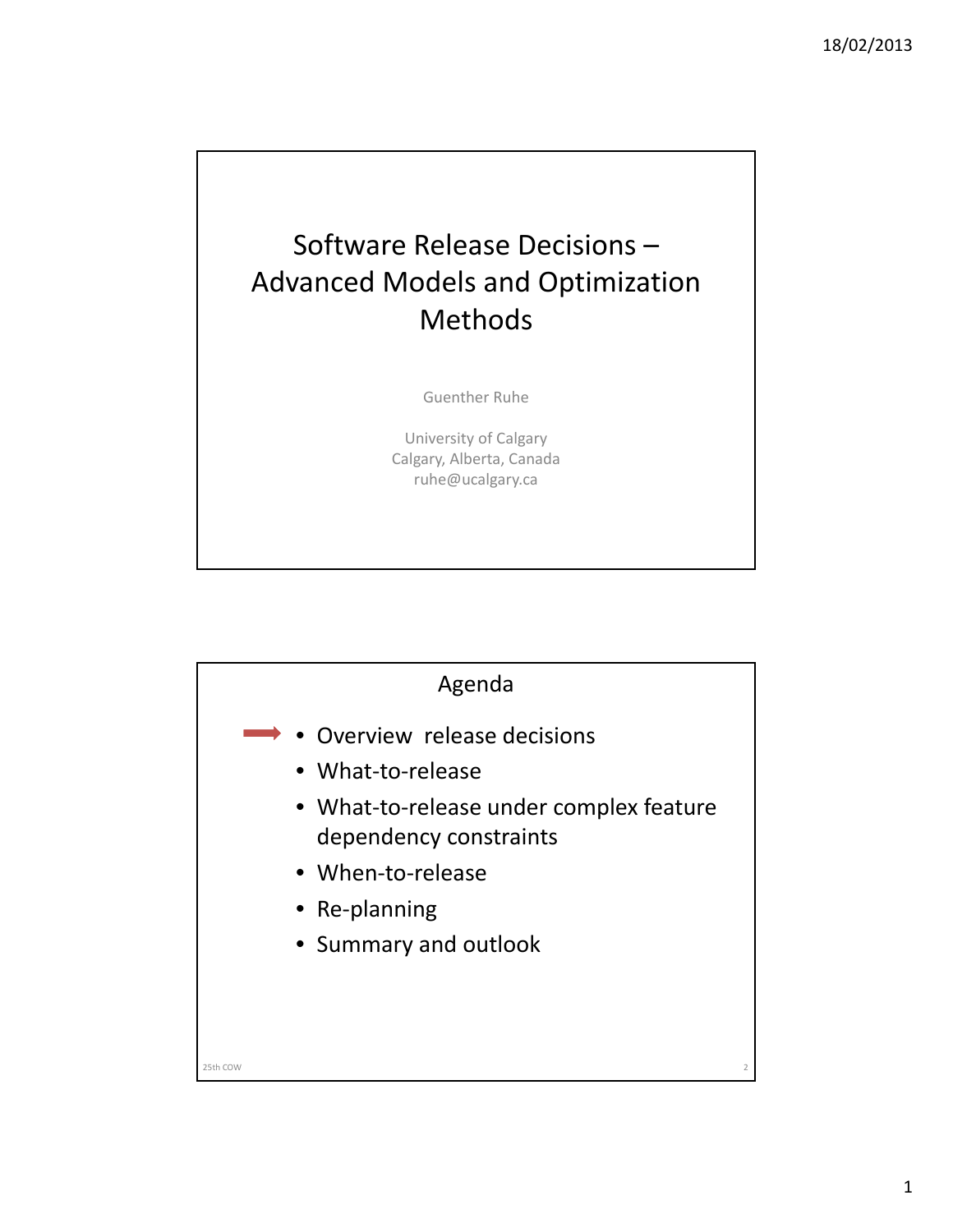

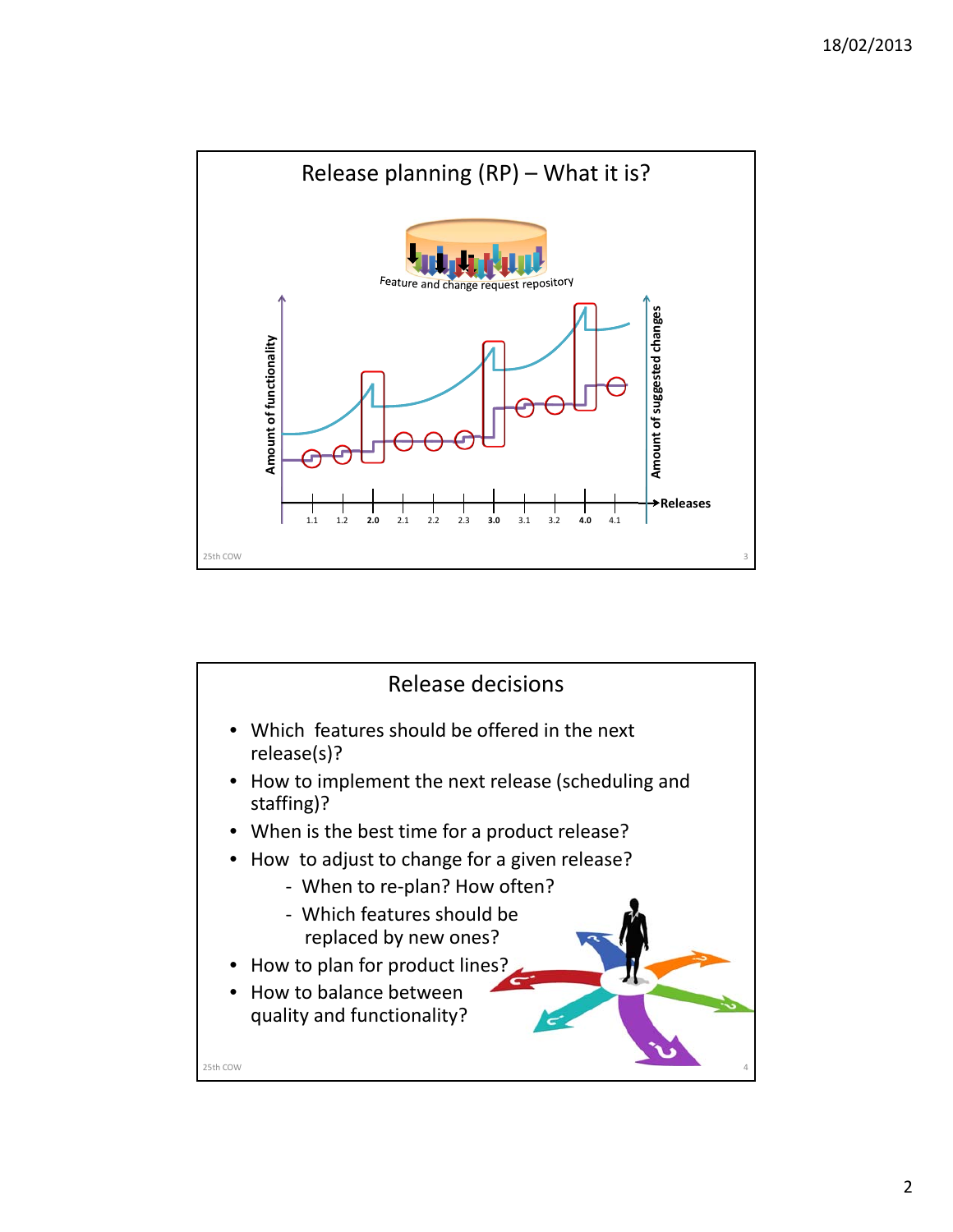

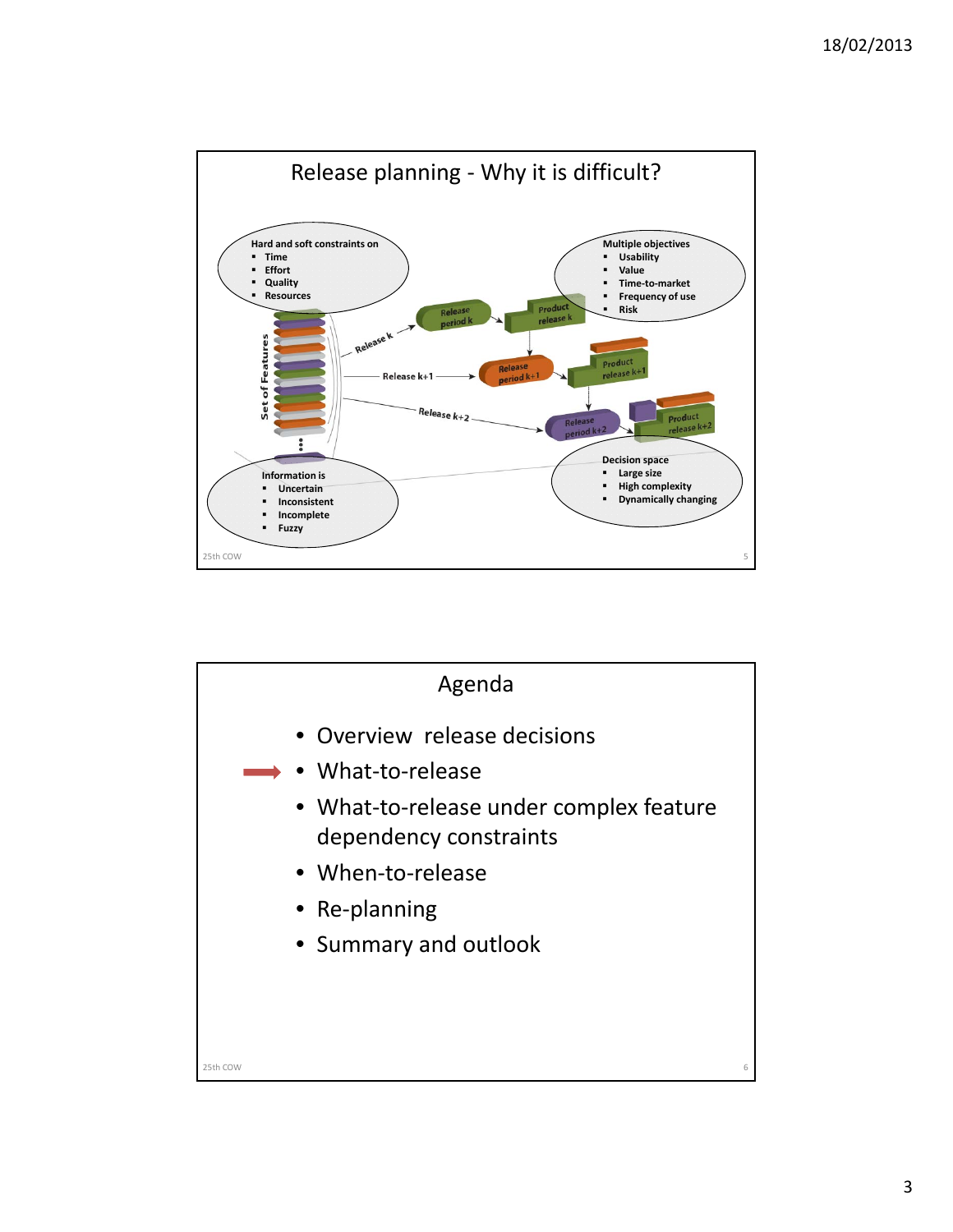

| <b>Feature Assigned To</b><br>R <sub>14</sub><br><b>R15</b><br>$\overline{2}$<br>n set analysis<br>Postponed<br>$\overline{3}$<br>ucture of plan alternatives<br>legend] | 図<br>INTELLIGENT DECISION S<br>PRODUCT LOGOUT CONTACT |                           |                         |                      |                      |                        |
|--------------------------------------------------------------------------------------------------------------------------------------------------------------------------|-------------------------------------------------------|---------------------------|-------------------------|----------------------|----------------------|------------------------|
| <b>Feature</b>                                                                                                                                                           | <b>Alternative 1</b>                                  | <b>Alternative 2</b>      | <b>Alternative 3</b>    | <b>Alternative 4</b> | <b>Alternative 5</b> | <b>Manual Solution</b> |
| Cost Reduction of Transceiver                                                                                                                                            | $\mathbf{1}$                                          | $\mathbf{1}$              | $\mathbf{1}$            | п                    | ٦                    | $\mathbf{1}$           |
| 16 sector, 12 carrier BTS                                                                                                                                                |                                                       |                           | $\overline{\mathbf{z}}$ |                      |                      |                        |
| <b>Expand Memory on BTS Controler</b>                                                                                                                                    |                                                       | $\mathbf{1}$              | $\mathbf{1}$            |                      |                      | $\mathbf{1}$           |
| Next Generation BTS 'In a Shoebox'                                                                                                                                       |                                                       | R.                        | $\overline{a}$          | R.                   | R.                   | $\overline{a}$         |
| Pole Mount Packaging                                                                                                                                                     | $\overline{2}$                                        | $\overline{2}$            | ٠                       | $\overline{2}$       | $\overline{2}$       | $\overline{a}$         |
| FCC Out of Band Emissions Regulatory Change                                                                                                                              | $\overline{2}$                                        | $\mathbf{1}$              | $\overline{a}$          | R                    | $\overline{2}$       | $\overline{2}$         |
| Patching Improvements/Upgrade Enhancementst                                                                                                                              |                                                       |                           |                         | $\overline{2}$       |                      |                        |
| CIU and SRM Management Enhancements                                                                                                                                      | <sub>1</sub>                                          | $\overline{2}$            |                         |                      |                      |                        |
| SMS Cel Broadcast                                                                                                                                                        |                                                       | $\mathbf{1}$              |                         | T.                   | ٦                    | ı                      |
| <b>Traffic Alocations Enhancements</b>                                                                                                                                   |                                                       |                           |                         | ٦                    |                      |                        |
| eBSC CR: CCMC Removal                                                                                                                                                    | $\overline{2}$                                        |                           | $\overline{2}$          | $\overline{2}$       |                      |                        |
| 3 of N Band Class Support                                                                                                                                                | $\overline{2}$                                        | 1                         | $\overline{2}$          | $\overline{2}$       |                      |                        |
| <b>EVRC B Capacity Enhancements</b>                                                                                                                                      |                                                       |                           |                         |                      |                      |                        |
| Mobile Recovery Algorithm                                                                                                                                                | $\overline{2}$                                        | $\overline{a}$            | $\overline{2}$          |                      |                      |                        |
| Quick Paging Channel Power Offset                                                                                                                                        |                                                       | $\overline{2}$            |                         |                      |                      |                        |
| <b>Access Optimized IMSI Paging</b>                                                                                                                                      |                                                       | T.                        |                         |                      | $\overline{2}$       |                        |
| <b>EBSC REX Testing</b>                                                                                                                                                  | $\overline{2}$                                        | $\overline{2}$            |                         |                      | ٦                    | $\mathbf{1}$           |
| <b>CSVS Robustness Enhancements</b>                                                                                                                                      |                                                       |                           |                         |                      | $\overline{a}$       |                        |
| EBSC Outage Footprint (Flight Recorder)                                                                                                                                  |                                                       |                           |                         |                      | $\overline{z}$       | $\overline{2}$         |
| <b>MFRM Fight Recorder Enhancements</b>                                                                                                                                  |                                                       |                           |                         |                      | $\overline{2}$       | $\overline{a}$         |
| Next Analysis Step<br>Previous Analysis Step<br>$\blacktriangleleft$                                                                                                     | What If                                               | <b>Export to MS Excel</b> |                         | <b>Restart</b>       |                      |                        |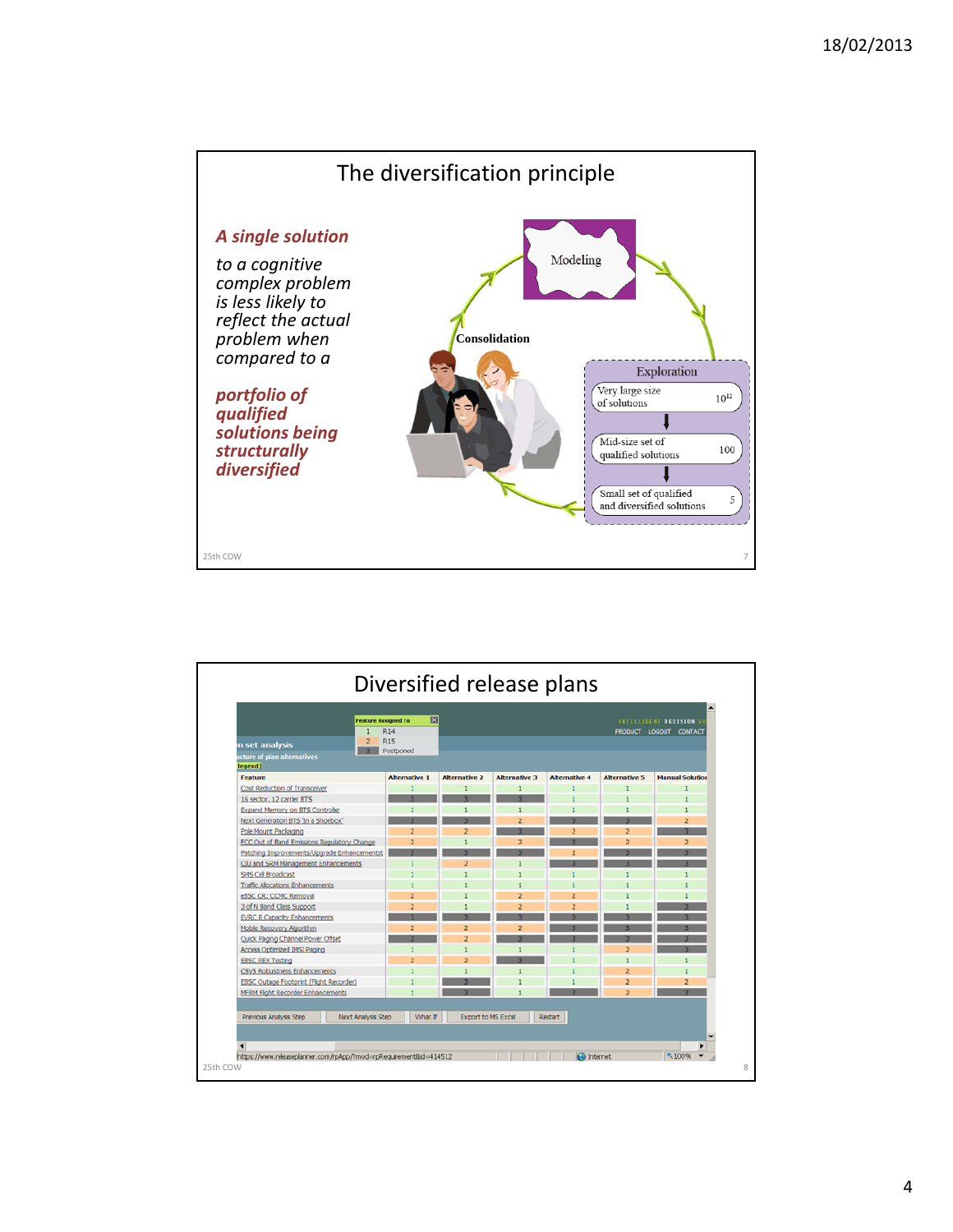

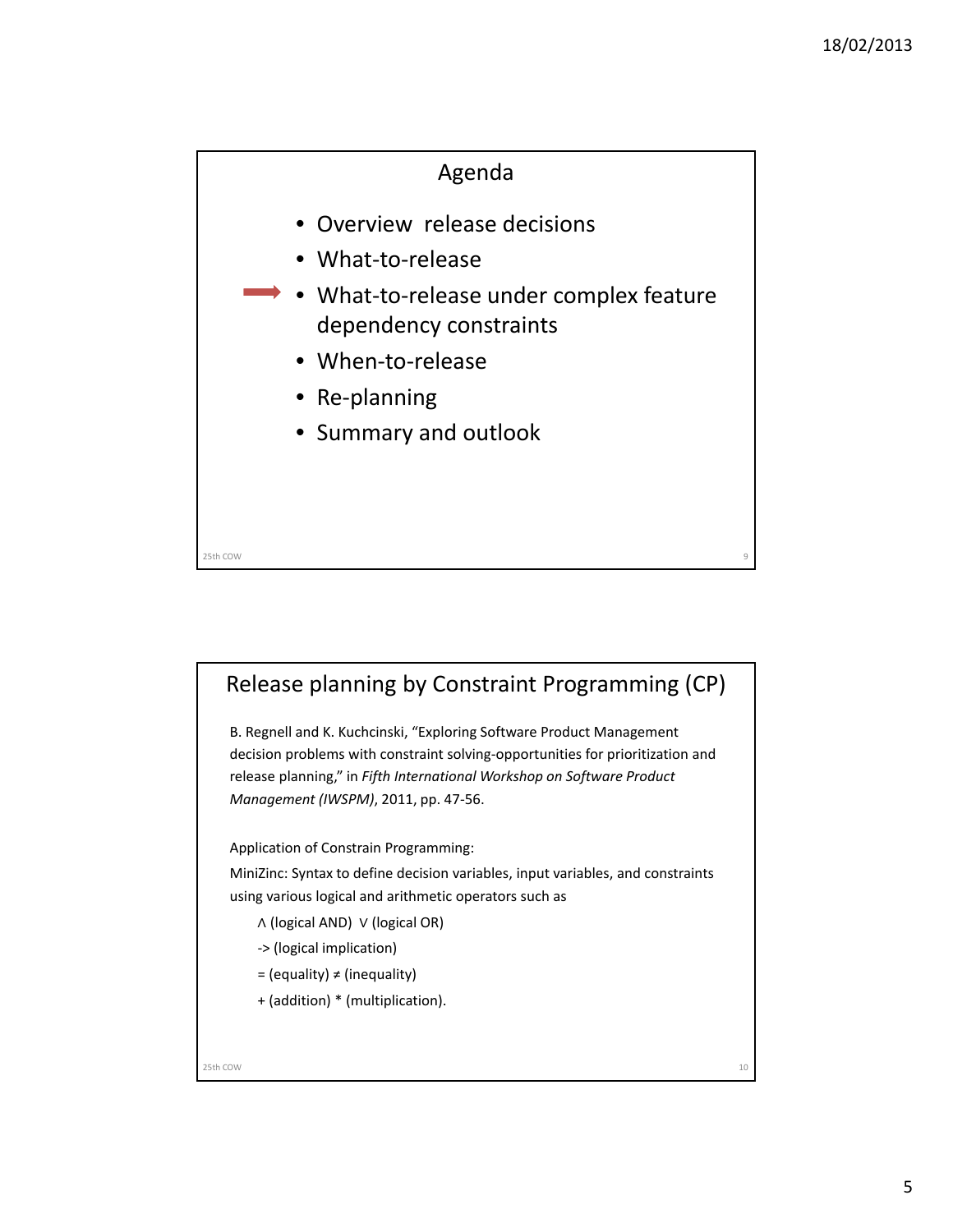| <b>Tasks for 7 experimental subjects</b>                                                                                                                                                                      | <b>CP</b><br>(average) | <b>EVOLVE II</b><br>(average) | <b>Unit</b> |
|---------------------------------------------------------------------------------------------------------------------------------------------------------------------------------------------------------------|------------------------|-------------------------------|-------------|
| Adding a feature to feature repository                                                                                                                                                                        | 186                    | 134                           | Seconds     |
| <b>Editing features</b>                                                                                                                                                                                       | 154                    | 61                            | Seconds     |
| Defining a dependency between features                                                                                                                                                                        | 135                    | 102                           | Seconds     |
| Defining available resources                                                                                                                                                                                  | 147                    | 73                            | Seconds     |
| Editing available resources                                                                                                                                                                                   | 197                    | 61                            | Seconds     |
| Inputting stakeholder votes                                                                                                                                                                                   | 154                    | 98                            | Seconds     |
| Editing stakeholder importance                                                                                                                                                                                | 161                    | 65                            | Seconds     |
| Generating a solution                                                                                                                                                                                         | 147                    | 95                            | Seconds     |
| Number of errors or failed commands                                                                                                                                                                           | 3                      | $\mathbf{1}$                  |             |
| Frequency of help or documentation use                                                                                                                                                                        | 6                      | $\mathbf{1}$                  |             |
| <sup>1)</sup> M. Przepiora, R. Karimpour, and G. Ruhe, "A hybrid release<br>planning method and its empirical justification," Proc. ACM/IEEE<br>International Symposium on Empirical Software Engineering and |                        |                               |             |

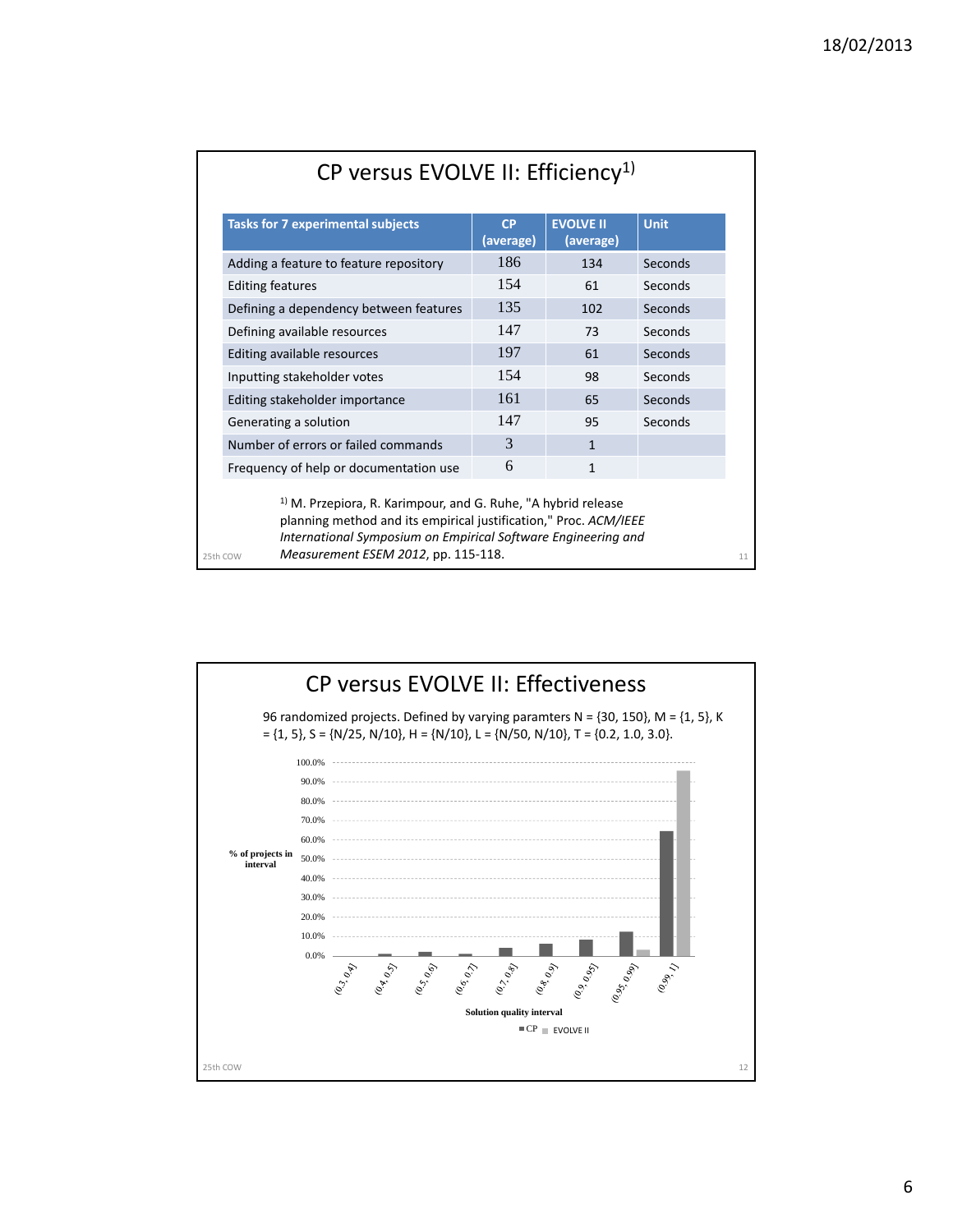

|              |   |                                                    |                                                          |                                                      |      | <b>Empirical evaluation: Data sets</b>                                         |    |
|--------------|---|----------------------------------------------------|----------------------------------------------------------|------------------------------------------------------|------|--------------------------------------------------------------------------------|----|
|              |   | (1) Artificial data sets                           |                                                          |                                                      |      |                                                                                |    |
|              |   | - 150 features,<br>- 7 resources,<br>- 5 releases, | - 21 precedence constraints,<br>- 3 coupling constraints | Worst-performing project from the artificial dataset |      |                                                                                |    |
| constraints. |   |                                                    |                                                          |                                                      |      | Progressively addition of 0, 5, 10, 15, 20, 25, 30, 35, up to 40 non-EVOLVE II |    |
|              |   |                                                    |                                                          |                                                      |      | (2) Real world data sets with added artificial constraints:                    |    |
|              |   |                                                    |                                                          |                                                      |      | Project # feat. # res. # releases # dep. # dep. features                       |    |
|              | 1 | 25                                                 | 7                                                        | 3                                                    | 23   | 25                                                                             |    |
|              |   | 2 75                                               | 5<br>$\overline{\phantom{a}}$                            |                                                      | 81 — | 75                                                                             |    |
|              |   | 3 633 1                                            |                                                          | 5                                                    | 19   | 67                                                                             |    |
|              | 4 | 914                                                | $\mathbf{1}$                                             | 4                                                    | 85   | 232                                                                            |    |
| 25th COW     |   |                                                    |                                                          |                                                      |      |                                                                                | 14 |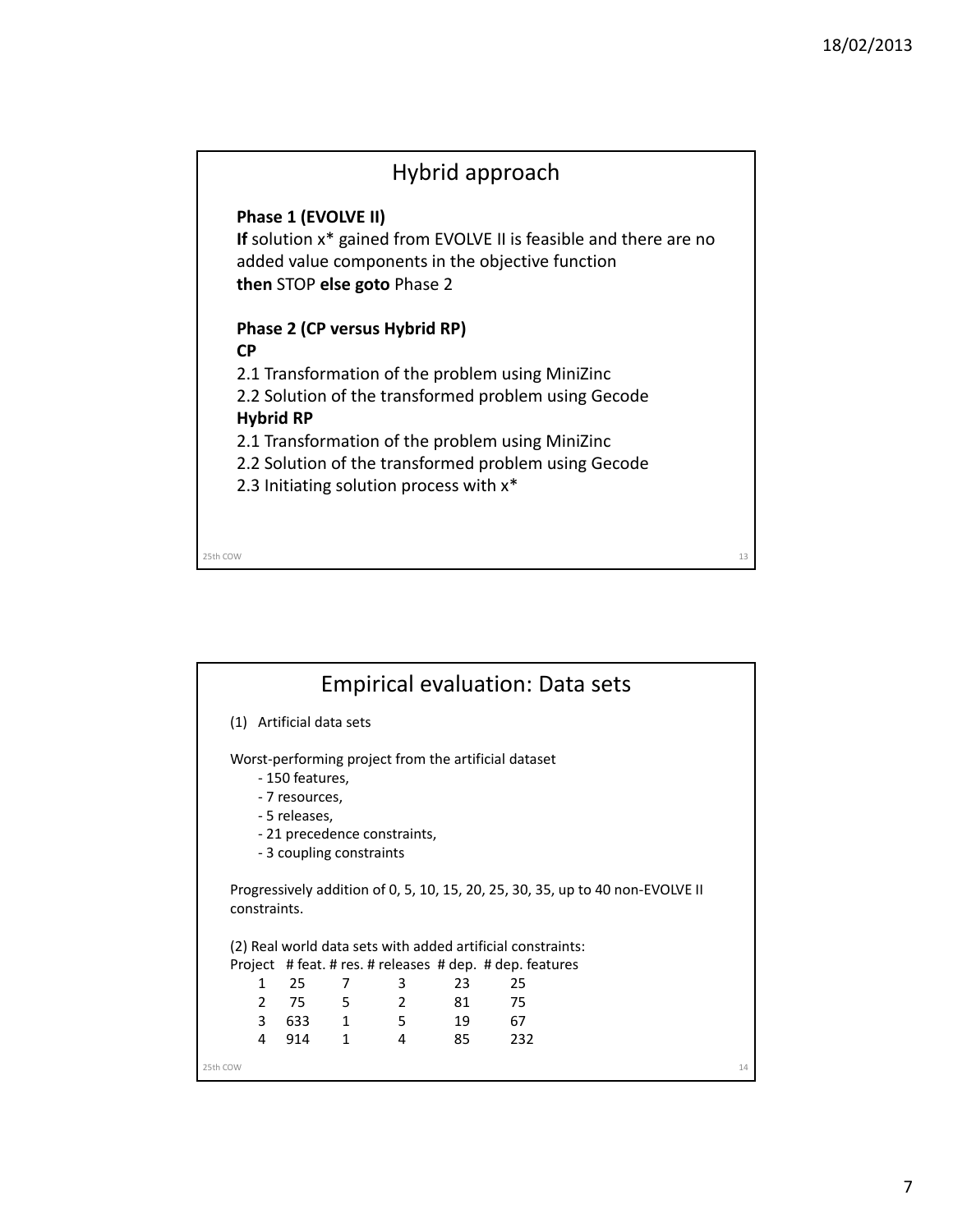|                             |                          |                | Empirical evaluation: (Non-) Usage step 2.3 |                         |    |
|-----------------------------|--------------------------|----------------|---------------------------------------------|-------------------------|----|
| (1)<br>Artificial data sets |                          |                |                                             |                         |    |
|                             | # non-RPP<br>constraints | Value (CP)     | Value<br>(Hybrid-RP)                        | Hybrid-<br><b>RP/CP</b> |    |
|                             | 0<br>5                   | 20961<br>21581 | 47843<br>47874                              | 2.28<br>2.22            |    |
|                             | 10                       | 23471          | 48173                                       | 2.05                    |    |
|                             | 15                       | 22230          | 47477                                       | 2.13                    |    |
|                             | 20                       | 22823          | 47802                                       | 2.09                    |    |
|                             | 25                       | 21252          | 47148                                       | 2.21                    |    |
|                             | 30                       | 21313          | 46533                                       | 2.18                    |    |
|                             | 35                       | 22335          | 46533                                       | 2.08                    |    |
|                             | 40                       | 24475          | 48299                                       | 1.97                    |    |
|                             |                          |                |                                             |                         |    |
|                             |                          |                |                                             |                         |    |
|                             |                          |                |                                             |                         |    |
|                             |                          |                |                                             |                         |    |
|                             |                          |                |                                             |                         |    |
| 25th COW                    |                          |                |                                             |                         | 15 |

| Real world data set (ratio between values obtained from Hybrid-RP versus CP) |        |                     |        |  |
|------------------------------------------------------------------------------|--------|---------------------|--------|--|
| Project                                                                      | 15     | after seconds<br>60 | 300    |  |
| 1                                                                            | 1      | 1                   | 1      |  |
| 2                                                                            | 1.0132 | 1.01317             | 1.006  |  |
| 3                                                                            | *      | $\ast$              | $\ast$ |  |
| 4                                                                            | *      | ∗                   | *      |  |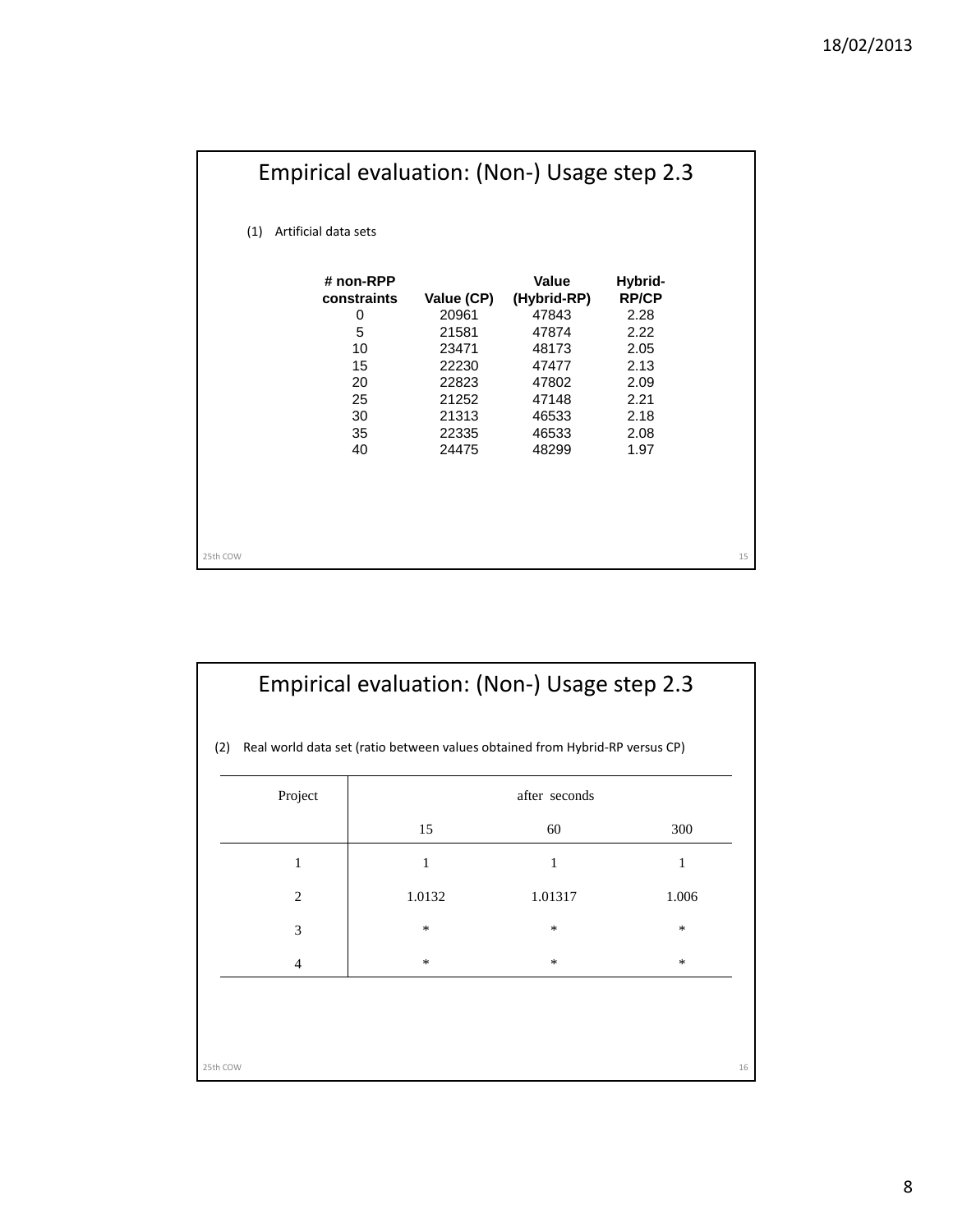

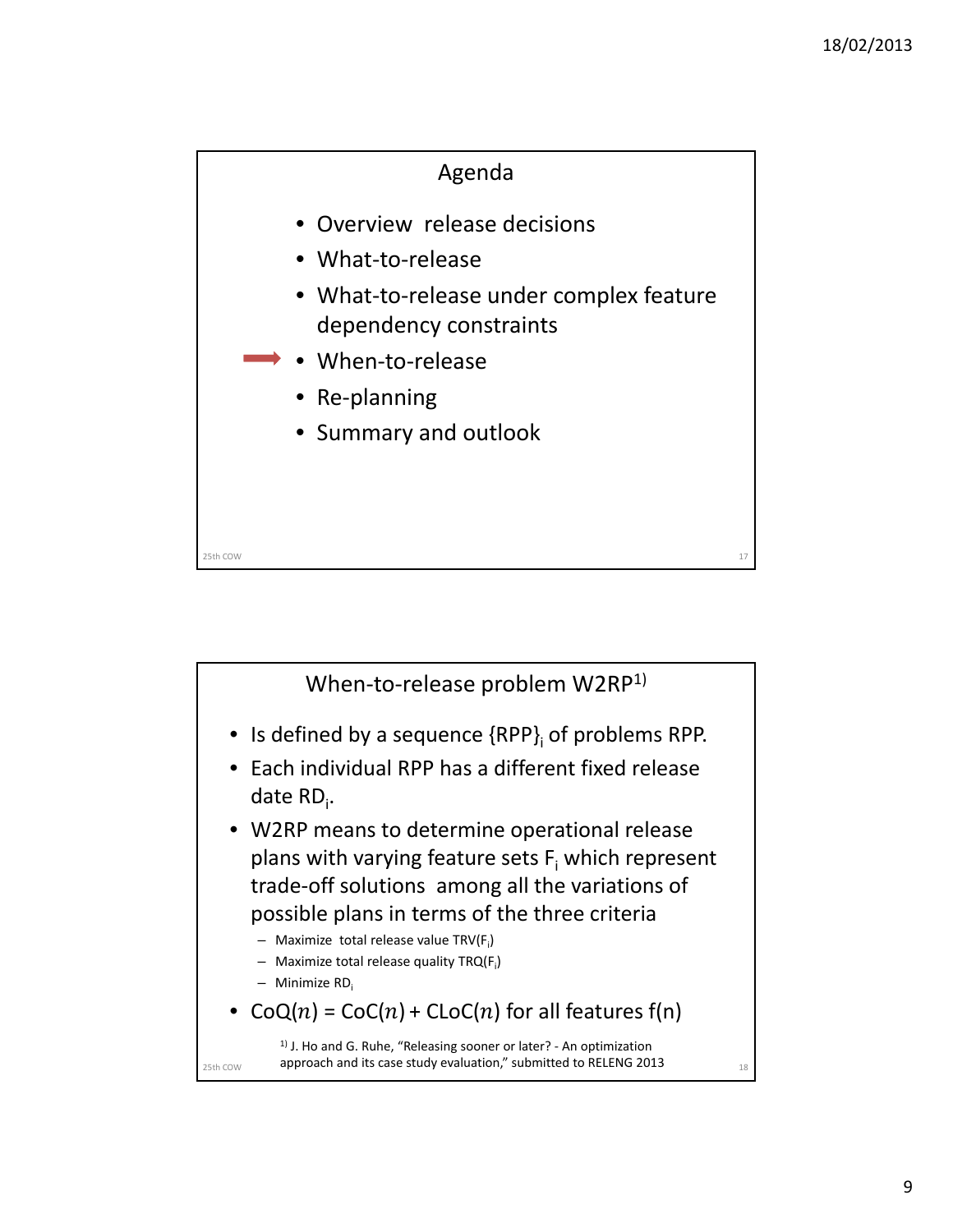

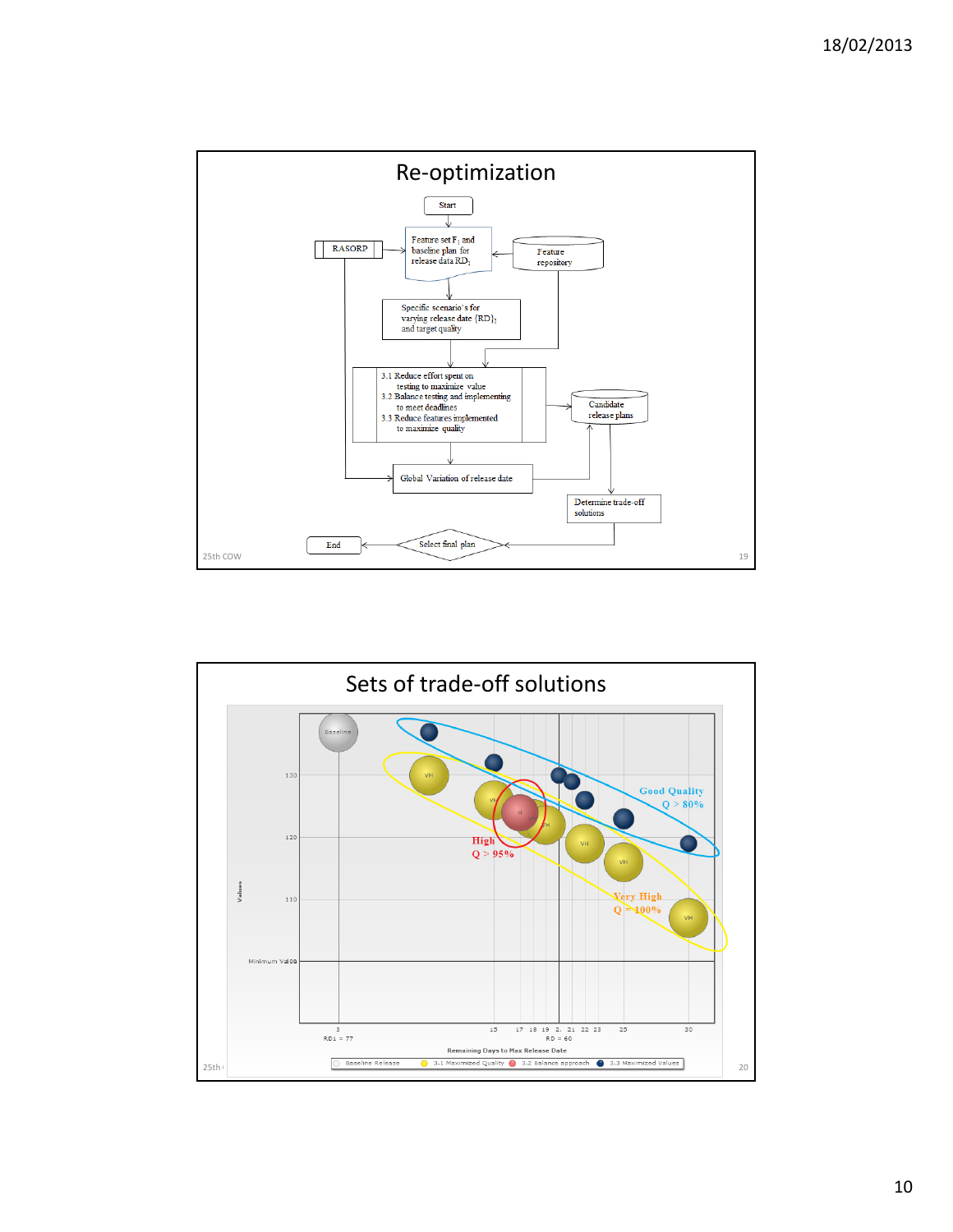

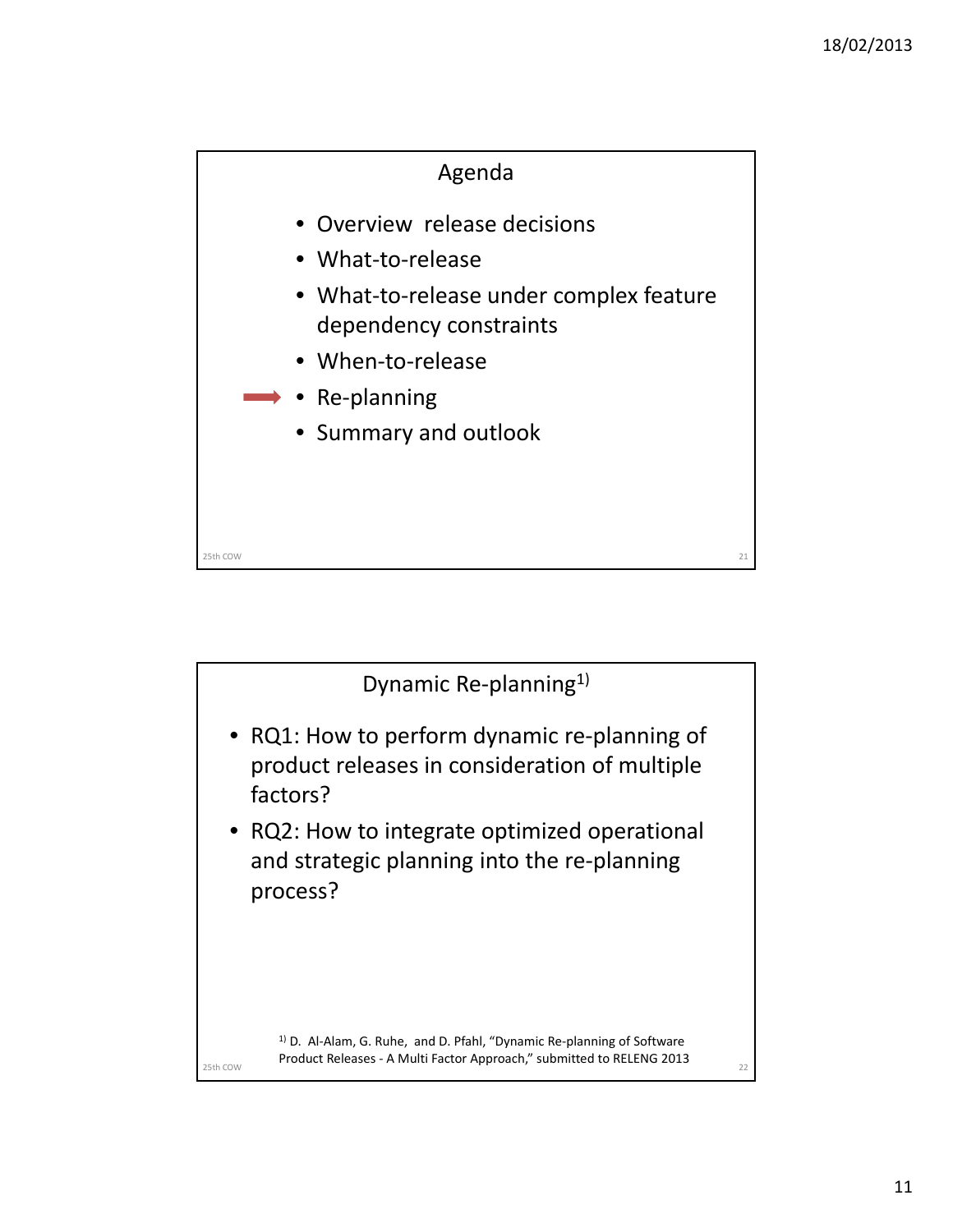